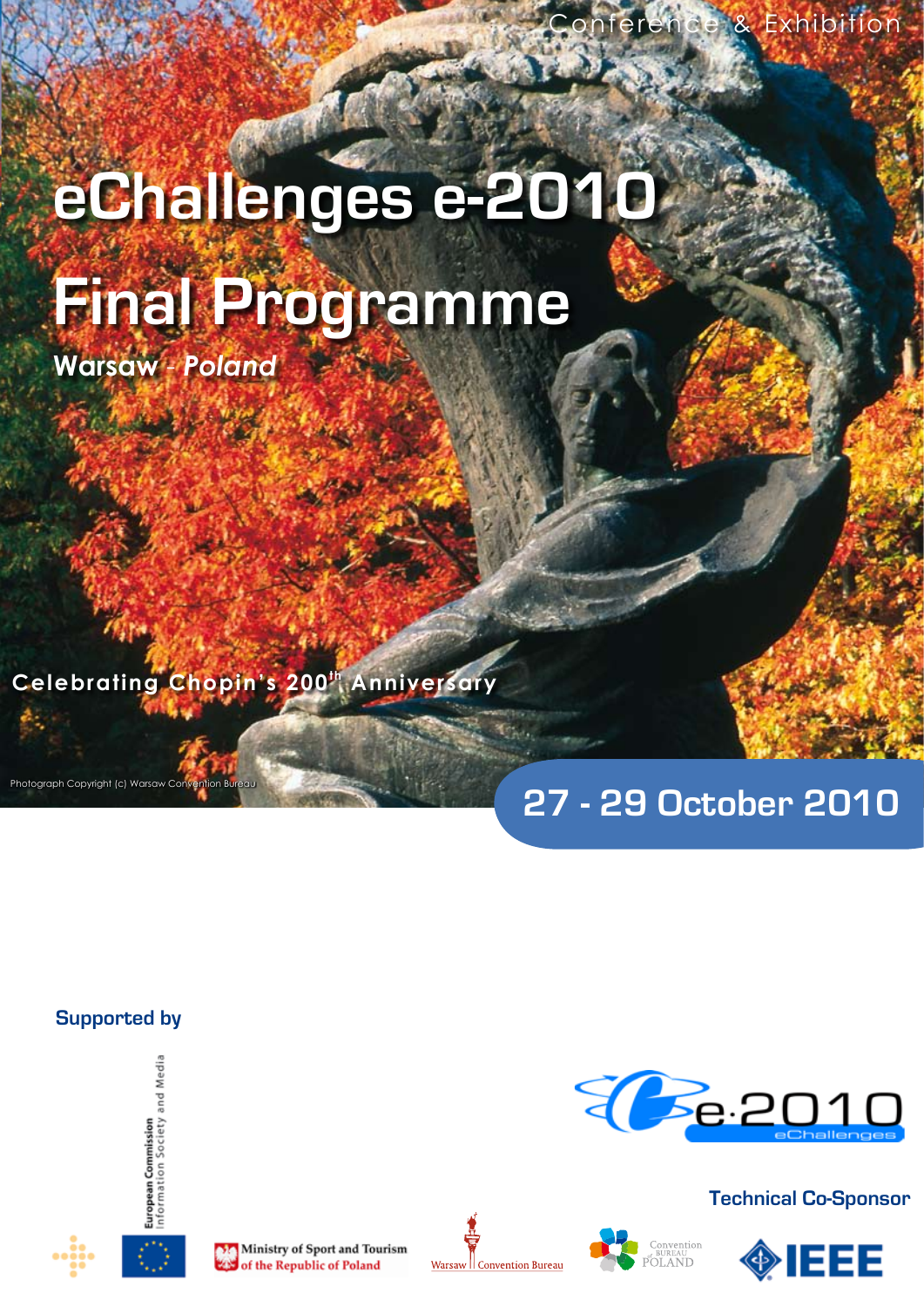# Introduction

The **eChallenges e-2010** Conference & Exhibition takes place 27 – 29 October in Warsaw, Poland, coinciding with Chopin's 200th Anniversary. This is the twentieth in a series of annual conferences supported by the European Commission, which bring together over 650 delegates from leading commercial, government and research organisations around the world to bridge the Digital Divide, by sharing knowledge, experience, lessons learnt and good practice.

Thematic areas addressed in the Conference Programme include ICT for Networked Enterprises, eGovernment and eDemocracy, eHealth, Technology Enhanced Learning, Intelligent Content, Collaborative Working Environments, Living Labs, eInfrastructures, High Performance Computing Applications, Smart and Virtual Organisations, Mobility & Security and Identity Management.

The reputation of the **eChallenges** Conference Series is based on its international perspective and its focus on high quality papers, discussion and networking. Opening and closing plenary sessions feature keynote government, business and research speakers sharing experience, insight and challenges for the future. Thematically focused parallel sessions provide coherence to a programme featuring an invigorating mix of business and government case studies, technical, legal and policy papers and interactive workshops.

The Community Building goals of **eChallenges e-2010** are to facilitate international research cooperation and successful exploitation of research results, to promote knowledge sharing between commercial, government and research organisations, to share experiences about the current state of global eAdoption at sectoral, national and regional levels, to identify new partners for proposals to be submitted under Framework Programme 7, to support International Cooperation and open up the European Research Area to the rest of the world.

#### **Who will you meet at e-2010?**

The **eChallenges** Conference Series attracts policy makers, practitioners and researchers from leading commercial, government and research organisations around the world. Participants include Ministers, Director-Generals, Vice-Presidents, senior & middle managers, professors & graduate students, project managers, software engineers and researchers.

**eChallenges e-2010** provides a prestigious international forum to increase awareness of exploitable ICT research results and applications, whether funded privately or publicly. The Exhibition and National Pavilion provides an opportunity to showcase research results and applications through technology demonstrations and posters.

The eChallenges Community is open, inclusive and welcoming, providing an excellent networking environment to discuss problems and new ideas, share knowledge and experience, and obtain feedback from potential users.

The **eChallenges** Conference Series also provides a unique opportunity to identify partners and opportunities to cooperate in international research projects co-funded by the European Commission under the ICT Programme of FP7, as well as discussing proposal ideas with European Commission officials representing different units from DG INFSO.

#### **The Venue**

The **eChallenges e-2010** Conference & Exhibition takes place in the Marriott Warsaw, which is located at Al. Jerozolimskie 65/79, Warsaw, which is close to the central train station.

#### **The Programme**

The 3-day Conference Programme features an invigorating mix of business and government case studies, technical and policy papers and interactive workshops. As well as opening and closing Plenary Sessions, delegates may participate in over 50 thematically focused parallel sessions featuring different aspects of ICT for Networked Enterprises, eGovernment and eDemocracy, eHealth, Technology Enhanced Learning, Intelligent Content, Collaborative Working Environments, Living Labs, eInfrastructures, High Performance Computing Applications, Smart and Virtual Organisations, Mobility & Security and Identity Management and International Collaboration. Session Chairs will ensure active discussions and facilitate delegate participation and networking.

The conference programme is complemented by a demonstration and exploitation focused Exhibition and social events including a **Networking Cocktail Reception** (27 October), kindly hosted by the Warsaw Convention Bureau and a **Gala Dinner** (28 October), kindly hosted by the Ministry of Sport and Tourism.

The Conference Programme is subject to change, and the **eChallenges e-2010** Organising Committee reserves the right to alter the contents, venue and/or speakers.

#### **Networking Support**

Networking is a key feature of the **eChallenges** Conference Series, and is facilitated in a number of practical ways. Paper and workshop sessions are designed to maximise knowledge sharing by providing time for interactive discussions during the

**[ 2 - 3 ] F i n a l P r o g r a m m e**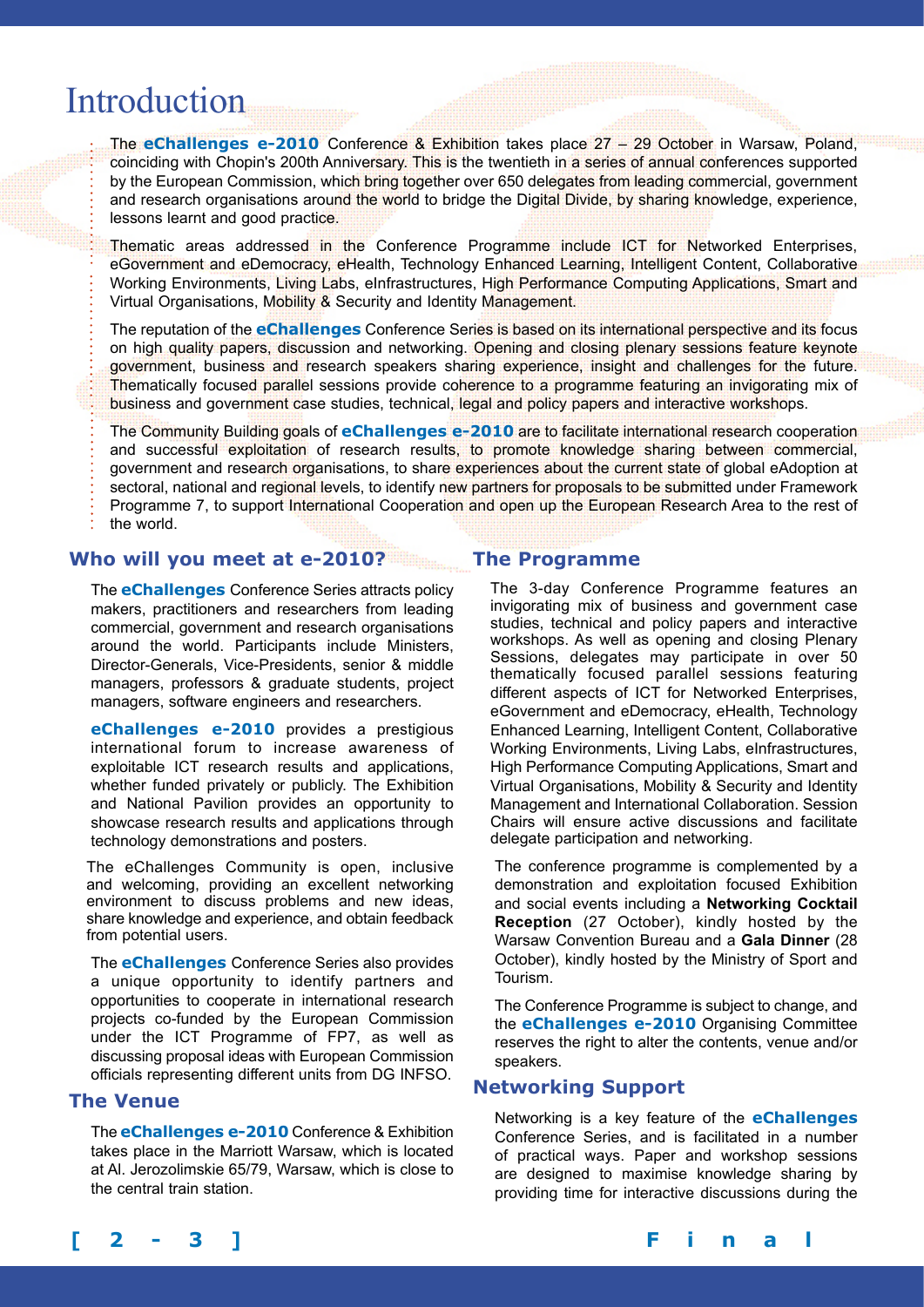Conference Programme itself. Coffee breaks take place in the Exhibition area to maximise exposure for technology demonstrations and posters, and to facilitate further discussion following paper and workshop sessions. Social events are designed to facilitate informal discussion.

A number of dedicated networking areas are provided at the venue to facilitate spontaneous meetings by small groups. Finally, the **Delegate Showcase** on the **eChallenges** portal (**www.eChallenges.org**) allows registered delegates, speakers & exhibitors to publish their own short profile (including research and commercial interests and a photograph), to facilitate networking before, during and after the Conference.

#### **Security, Health and Safety**

Please wear your name badge for all **e-2010**  activities, as it is your identification and allows you access to all Conference facilities. Unfortunately, conferences and Exhibitions provide a tempting target for thieves, so please take care of bags, personal computers and other personal belongings.

The Organisers cannot accept any responsibility for losses incurred, or for personal health and safety. Delegates should ensure they have personal health insurance and take the usual care when exploring the City of Warsaw. If you or your partner have any special needs or requirements, please contact the Conference Secretariat well in advance of the event.

#### **Hotel Accommodation**

The Conference Organisers have negotiated special rates at the Conference venue (**Marriott Warsaw**).

By staying in the conference hotels, you will maximise networking opportunities with other conference delegates, presenters and exhibitors.

**eChallenges e-2010** delegates are strongly recommended to book their accommodation online early, as Warsaw is busy the week the Conference takes place. While the Conference Organisers will try to accommodate delegates' first choice, rooms will be allocated on a first-come, first-served basis.

The most up to date information in relation to hotel availability is available on the **eChallenges** Portal (**www.eChallenges.org**).

#### **Networking Reception**

The Organising Committee are pleased to announce that a **Networking Reception** will be held in the Exhibition area in Marriott Warsaw on Wednesday 27 October, from 18:00 – 20:00, kindly hosted by the Warsaw Convention Bureau.

#### **Gala Dinner**

The Organising Committee are pleased to announce that a **Gala Dinner**, hosted by the Ministry of Sport and Tourism will be held on Thursday 28 October.

It is necessary for all delegates and Accompanying persons to confirm participation at both social events as part of Online Registration to secure tickets.

#### **Warsaw**

Warsaw is the capital of Poland and incorporates a wide range of culture areas and entertainment. This year is Chopin's 200th Anniversary so there are additional special events planned.

Delegates should endeavour to visit some of the many historical and cultural attractions in Warsaw during their stay: Old Town, Palace of Culture and Science, Royal Castle, Ujazdowski Castle, National Museum, National Theatre and Warsaw Zoological Gardens.

#### **Transport**

#### **From Warsaw Chopin Airport to City Centre**

The Warsaw Frederic Chopin Airport is 15 kilometres from the city centre.

Bus route 175 runs from the aiport to the city centre up to 23:00 and takes approximately 30 mins.

Taxi services recommended by the airport cost approx 40 PLN to the city centre.

#### **Transport within Warsaw**

Warsaw has a metro, bus and tram network. The central train station is across the road from Marriott Warsaw.

#### **Sponsorship Opportunities**

**e-2010** offers a variety of Sponsorship Opportunities to enhance your organisation's image with the international ICT research community. Prominent notice will be given to Sponsors on the Conference Portal, in the Exhibition area, promotional e-mails and press releases, together with other benefits and promotional opportunities.

Supporting Organisations for **e-2010** include the Ministry of Sport and Tourism, Warsaw Convention Bureau and the Convention Bureau of Poland. **eChallenges e-2010** is also Supported by the European Commission and Technically Co-Sponsored by IEEE Poland Computer Chapter, IEEE Poland Communications Chapter (Warsaw), IEEE Poland Communications Chapter (Krakow), IEEE UKRI Computer Chapter.

A small number of high profile Sponsorship opportunities are available, with applications considered on a firstcome, first-served basis. To request a Sponsorship Proposal, please contact

#### **secretariat@eChallenges.org**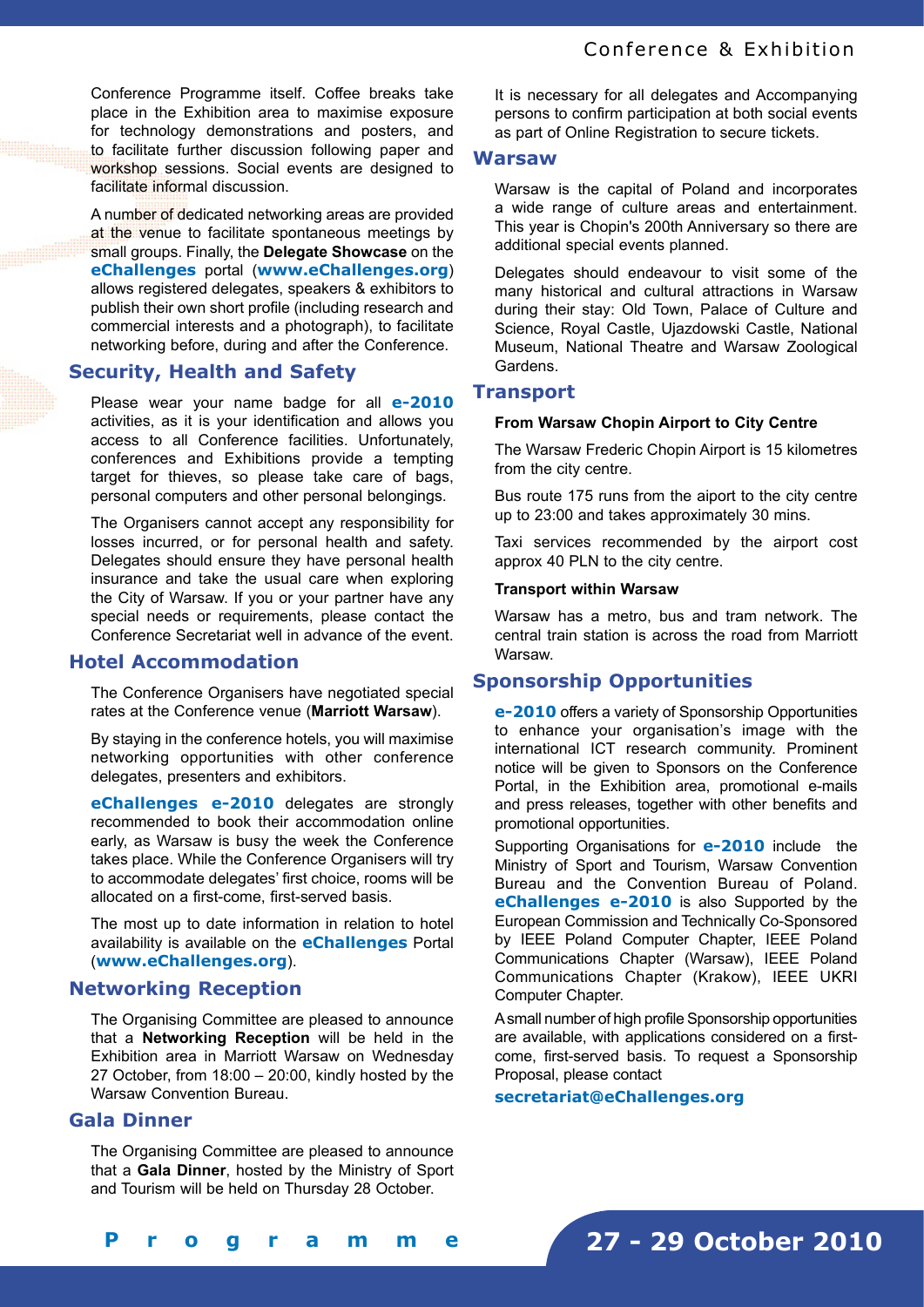### **Plenary Session Speakers**

Keynote Speakers confirmed include:

- • **Mrs Katarzyna Sobierajska,**Undersecretary of State, Ministry of Sport and Tourism of the Republic of Poland
- • **Mrs Magdalena Gaj,** Undersecretary of State, Ministry of Infrastructure, Poland
- • **Prof. Zbigniew Marciniak,** Undersecretary of State, Ministry of Science and Higher Education, Poland
- • **Mario Campolargo,** Director DG Information Society and Media/F "Emerging Technologies and

Prof Zbigniew Marciniak  *Ministry of Science & Higher Education*

- Infrastructures", European Commission
- • **David Broster,** Head of Information Technology & Services Unit, Joint Research Centre IPTS, Spain





Katarzyna Sobierajska *Ministry of Sport & Tourism* Magdalena Gaj *Ministry of Infrastructure*

#### **International Programme Committee**

A distinguished Programme Committee has been formed to review and provide actionable feedback on extended abstracts, draft final papers and presentations, and chair sessions.

*The* **e-2010** *Programme Committee includes*

- **Paul Cunningham,** IIMC, Ireland (Chair)
- **Prof. Ferda Alparslan**, Middle East Technical University, Turkey
- **Dr. Ulf Blomqvist,** VINNOVA, Sweden
- **Dr. Jonathan Cave,** RAND Europe, UK
- **Miriam Cunningham,** IIMC, Ireland
- **Giorgio Da Bormida, ELGI S.r.l**, Italy
- **Kim Davis,** Research Council of Norway
- **Prof. Asuman Dogac,** Middle East Technical University, Turkey
- **Dr. Jens Eschenbaecher,** BIBA, Germany
- **Dr. Nenad Ivezic,** NIST, USA
- **Jacek Izydorczyk,** Silesian University of Technology, Poland
- **Prof. Bernhard Katzy,** CeTIM, Netherlands
- **Slawomir Kula,**Warsaw University of Technology, Poland
- **Man-Sze Li,** IC Focus, UK
- **Gareth MacNaughton,** Cabinet Office, United Kingdom
- **Jesse B.T. Marsh,** Atelier Studio Associato, Italy
- **Mícheál Ó Foghlú,** TSSG, WIT, Ireland
- **Prof. Alvaro Oliveira,** Alfamicro Lda., Portugal
- **Prof. Zdislaw Papir,** AGH University of Science and Technology, Poland
- **Prof. Stephan Raimer,** College of Cooperative Education Schleswig-Holstein (WAK-SH), Germany
- **Hans Schaffers,** Helsinki School of Economics & ESoCE Net, Netherlands
- **Dr. Krassimira Paskaleva-Shapira,** ITAS, Karlsruhe Research Centre, Germany & Manchester Business School, United Kingdom
- **Peter Stanbridge,** Korora Limited, UK
- **Richard Stevens,** Italy
- **Prof. Volker Stich,** FIR at RWTH Aachen University, **Germany**
- **Prof. Roger Wallis,** Royal Institute of Technology, Sweden
- **Dr. Peter Weiss,** FZI Forschungszentrum Informatik, **Germany**



Mario Campolargo  *European Commission*



*JRC IPTS, Spain*

- **Stefan Wesner,** HLRS, Germany
- **Prof. Jim Yip,** University of Huddersfield, UK

### **Organising Committee**

- **Miriam Cunningham,** IIMC Ltd, Ireland
- **Paul Cunningham,** IIMC Ltd, Ireland
- **Rafal Wilczkowski,** Ministry of Sport and Tourism, Poland

IIMC.

Ministry of Sport and Tourism of the Republic of Poland

### **Conference Secretariat**

IIMC Ltd 13 Docklands Innovation Park, 128 East Wall Road, Dublin 3, Ireland Tel: +353 (0) 1 8170607 Fax: +353 (0) 1 8170606 e-mail: **secretariat@eChallenges.org**

## **Conference Portal/Delegate Showcase**

### **www.eChallenges.org**

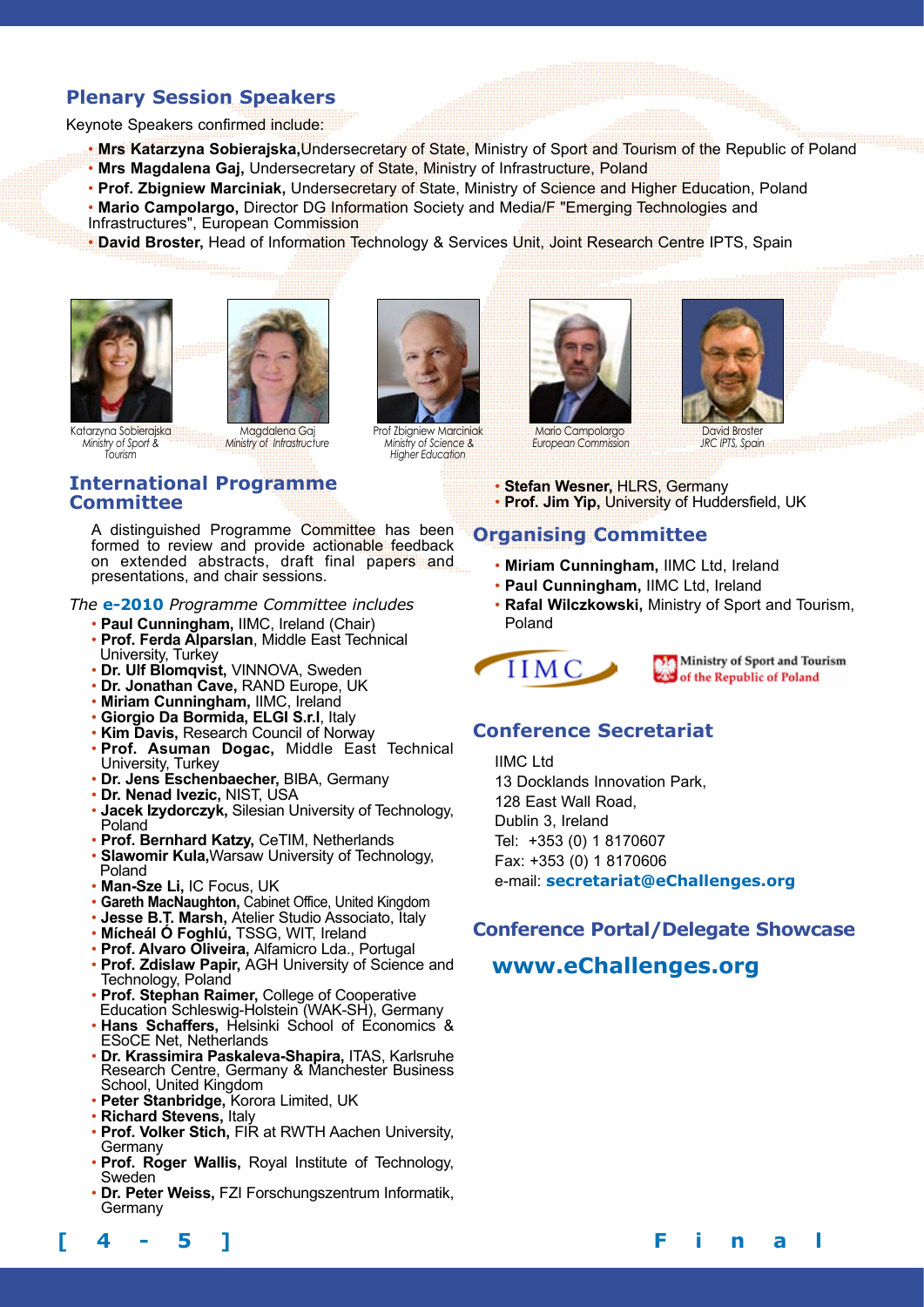# Wednesday, October 27, 2010



| 09:00 | <b>Opening Plenary 1a</b> |
|-------|---------------------------|

Mrs Katarzyna Sobierajska, Undersecretary of State, Ministry of Sport and Tourism of the Republic of Poland

Mrs Magdalena Gaj, Undersecretary of State, Ministry of Infrastructure, Poland

Prof. Zbigniew Marciniak, Under Secretary of State, Ministry of Science and Higher Education, Poland

Mario Campolargo, Director, DG Information Society and Media, European Commission

David Broster, Head of Information Technology & Services Unit, Joint Research Centre IPTS, Spain

**Moderated Discussion**

#### 11:00 Coffee Break: Exhibition & Networking

11:30 Workshop 2a: Contracting in an eBusiness Environment Chair: Maria Tsakali, European Commission, Belgium

**A Service Level Agreement Layer for the D-Grid Infrastructure**  Axel Tenschert, High Performance Computing Center Stuttgart, **Germany** 

**Design, Manage and Execute Services based on Open Service Models** 

Robert Woitsch, BOC Asset Management GmbH, Austria **Enhancing the SLA Framework of a Virtualized Service Platform by dynamic re-negotiation** 

Bastian Koller, HLRS, Germany

**Extending WS-Agreement To Support Re-Negotiation of Dynamic Grid SLAs**  Sanaa Sharaf, University of Leeds, United Kingdom **Towards Service Level Management in Clouds Bastian Koller, HLRS, Germany**

**Discussion Panel**

11:30 Session 2c: Collaborative Working Environments - Issues

#### Chair: Jens Eschenbaecher, BIBA, Germany

**Challenges in Collaborative Design in Engineering Networks**  Adam Pawlak, Silesian University of Technology, Poland **OCDS – A Cross-Industry Concurrent Design Platform**  Ray Richardson, Enterprise Ieland, Ireland

#### 11:30 Session 2d: eTourism

Chair: Mikolaj Plichta & Agnieszka Tomczyszyn, Polish Tourism Organisation

**Towards a Web 2.0 Presence Model for Tourism Destination Management Organizations**  Luisa Mich, University of Trento, Italy

**Use of ICT for Tourism in Poland**

Mikolaj Plichta & Agnieszka Tomczyszyn, Polish Tourism Organisation

11:30 Session 2e: Security and Identity Management - Issues

Chair: Jonathan Cave, RAND Europe, United Kingdom

**On the Study of Trusted Information Exchange Services based on Authentication Policy Extension**  Masakazu Ohashi, Chuo University, Japan **National Resilience Strategy**  Gareth MacNaughton, Cabinet Office, United Kingdom

**Profitabiltiy, Privacy and Security in the Cloud – A Case for** 

**Action?**  Jonathan Cave, RAND Europe, United Kingdom

### Conference & Exhibition

#### **Discussion**

11:30 Session 2f: Information Society & eInfrastructures in Poland

Chair: Stefan Wesner, High Performance Computing Centre Stuttgart, **Germany** 

**Information Society in Poland: Content Delivery Network for Live and On-Demand Video Services and Interactive Television**  Cezary Mazurek, Poznan Supercomputing and Networking Center, Poland

**eInfrastructures in Poland: Federation of Digital Libraries in PIONIER Network** 

Marcin Werla, IChB PAN PCSS, Poland

**Polish National Grid Initiative PL-Grid and its GridSpace2 Virtual Laboratory** 

Piotr Nowakowski, ACC CYFRONET AGH, Poland

13:00 Lunch: Exhibition & Networking

14:00 Workshop 3a: Business Models for Smart Applications and Systems in the Future Internet

#### Chair: Man-Sze Li, IC Focus, United Kingdom

**Towards New Business Models in the Energy Sector based on Software-as-a-Service-Utilities and Value-added Services**  Hannes Suttner, Siemens AG Austria, Austria

**SaaS-U within an intermediary business model in regional Healthcare** 

Andrew Faughy, VEN Process ltd, United Kingdom **The Economics of Utility Services in ICT**  Man-Sze Li, IC Focus, United Kingdom

#### 14:00 Session 3b: eGovernment - Issues

Chair: Ulf Blomqvist, VINNOVA - Swedish Governmental Agency for Innovation Systems, Sweden

**A Stakeholder-centric Approach to Information Systems Design**  Jonas Sjöström, Uppsala University, Sweden

**SPOCS: Simple Procedures Online for Cross-border Services**  Dinand Tinholt & Wendy Carrara, Cap Gemini / SPOCS, Netherlands

**A Medium to Long Term Roadmap for Access Services on DTV**  Takebumi Itagaki, Brunel University, United Kingdom

**Trends and Scenarios of Key Information Society Factors and Technologies: Modelling Methodology and a Case Study**  Andrzej M.J. Skulimowski, Progress & Business Foundation, Poland

**Web Quality Assessment in eGovernment Awards: What Can We Learn in Order to Prepare for the Future?**  Hanne Sørum, NITH, Norway

14:00 Session 3c: Collaborative Working Environments - Applications Chair: Alvaro Oliveira, Alfamicro, Lda., Portugal

**A Net-Centric Approach to Tacit Knowledge Managment**  Michael Brown, SkillsNET Corportation, United States

**Estimating Organizational Potential for Knowledge Supportive Collaborative Technologies** 

Ali Imtiaz, Research Institute for Operations Management (FIR) at RWTH Aachen, Germany

**Parametric Tool to Evaluate Impact of Organisational Collaborative Knowledge based Systems**  Carlos Ruiz, Intelligent Software Components S.A, Spain

14:00 Workshop 3e: IST-Africa - Linking European & African Researchers

#### Chair: Paul Cunningham, IIMC Ltd, Ireland

**EU - Africa Research Cooperation Opportunities** Thierry Devars, European Commission, Belgium

**ICT Initiatives & Research Capacity in Mauritius**  Dan Faugoo, National Computer Board, Mauritius

**Research Capacity in South Africa**  Thabisa Mbungwana, Department of Science & Technology, South Africa

**ICT Initiatives & Research Capacity in Namibia**  Ferdinand Katire, Ministry of Education, Namibia

**ICT Initiatives & Research Capacity in Mozambique**  Augusto Nunes, ICT Policy Implementation Technical Unit (UTICT), Mozambique

**[ 4 - 5 ] F i n a l P r o g r a m m e**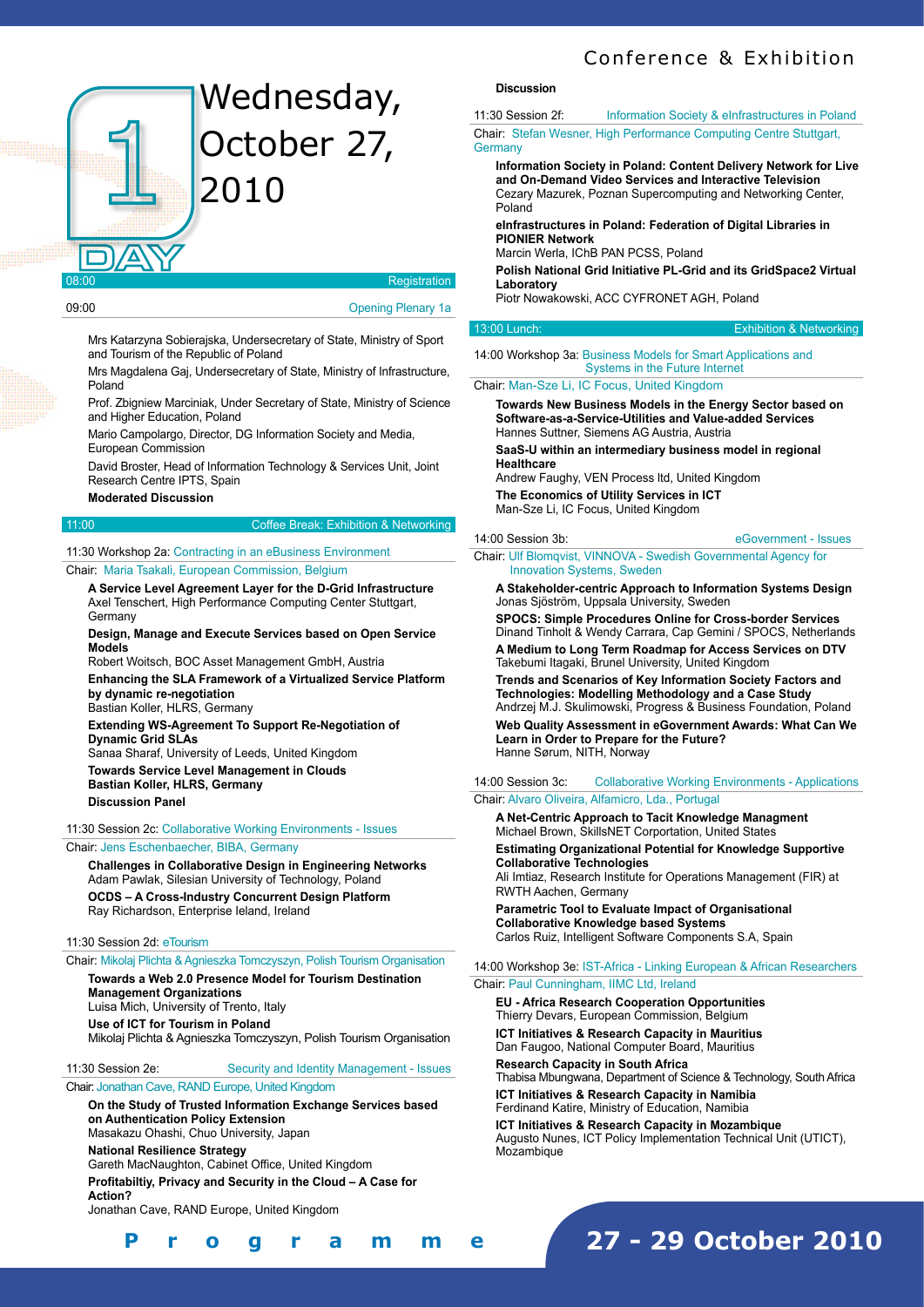#### 15:30 Coffee Break: Exhibition & Networking

16:00 Workshop 4a: Are Enterprise Collaboration and Enterprise Interoperability enabling Innovation scenarios in industry? The COIN IP perspective in Automotive and Aerospace Chair: Sergio Gusmeroli, TXT e-Solutions SPA, Italy

**The COIN IP perspective in Automotive**  Goran Trebec, Automotive Cluster of Slovenia (ACS), Slovenia **Production Planning and Knowledge Interoperability Utility and Value-Added Services in Aerospace Domain**  Vittorio Cannas, Filas SpA, Italy

#### 16:00 Session 4b: eGovernment - Services

Chair: Gareth MacNaughton, Cabinet Office, United Kingdom

**Temporal Accessibility of e-Services**  Riitta Hellman, Karde AS, Norway

**Collaborative Development of Public Information Systems: A Case Study of "Sambruk" E-Services Development**  Claes-Olof Olsson, Sambruk, Sweden

**South African E-Government: Secure E-Services**  Innocentia Dlamini, CSIR, South Africa

**A Proposal of Representative Legal e-Services based on a Slovenian Case Study** 

Benjamin Lesjak, Faculty of Law, University of Maribor, Slovenia **ECRN - Enabling Cross-border Civil Acts Exchange**  Antonio D'Amico, Inclusion Alliance for Europe GEIE, Romania

16:00 Session 4c: Collaborative Working Environments - Case Studies Chair: Jesse Marsh, Atelier Studio Associato, Italy

**The Knowledge Bus as Model-Driven Knowledge Intrastructure**  Robert Woitsch, BOC Asset Management GmbH, Austria **Micro and Nano Device - Customer-Oriented Product e-Engineering in e-CoFrame**  Tomasz Bieniek, Instytut Technologii Elektronowej, Poland **Robots On the Move from the Production Line to the Service Sector: The Grand Challenges for Contractors, Workers, and Management** 

Kim Normann Andersen, Copenhagen Business School, Denmark

#### 16:00 Workshop 4d: Automating Digital Preservation

Chair: Xiaolong Jin, University of Bradford, United Kingdom

**Agents that Supply Knowledge Exchange in Long-Term Digital Preservation**  Josep Lluis de la Rosa i Esteva, Easy Innova, Spain

**Aligning PROTAGE Outcomes to the LDP Centre's Test Platform**  Hugo Quisbert, Luleå University of Technology, Sweden

**Automatic Digital Preservation Solutions Enabled by Web Services and Intelligent Agents** 

Xiaolong Jin, University of Bradford, United Kingdom **Automated Ingest of Digital Records from EDRM Systems**  Kuldar Aas, National Archives of Estonia, Estonia

#### 16:00 Workshop 4e: IST-Africa - Linking European & African Researchers II

#### Chair: Paul Cunningham, IIMC Ltd, Ireland

**ICT Initiatives & Research Capacity in Senegal**  Almamy Konte, Ministere de la Recherche Scientifique, Senegal **ICT Initiatives & Research Capacity in Egypt**  Effat El-Shooky, Ministry of Communications & IT, Egypt **ICT Initiatives & Research Capacity in Burundi**  Augustin Nsabiyumva, Ministry of Higher Education and Scientific Research, Burundi **ICT Initiatives & Research Capacity in Kenya**  Eric Mwangi, Ministry of Higher Education, Science and Technology, Kenya **ICT Initiatives & Research Capacity in Tanzania**  Enock Mpenzwa, Tanzania Commission for Science and Technology

**ICT Initiatives & Research Capacity in Uganda** 

Loi Namugenyi, Uganda National Council for Science and Technology

#### 16:00 Session 4f:eInfrastructures & High Performance Computing Applications

Chair: Stefan Wesner, High Performance Computing Centre Stuttgart, **Germany** 

**DEISA: e-Science in a Collaborative, Secure, Interoperable and User-Friendly Environment**  Wolfgang Gentzsch, DEISA-2, Germany **Integrating GridSpace Virtual Laboratory with EGEE Grid Storage Services**  Piotr Nowakowski, ACC CYFRONET AGH, Poland

**The Need for New Monitoring and Management Technologies in Large Scale Computing Systems**  Jochen Buchholz, HLRS, Germany

**[ 6 - 7 ] F i n a l P r o g r a m m e**

**EGI - A Sustainable Grid Infrastructure for Europe**  Caroline Gater, eGI, Netherlands

**End of Parallel Sessions** 

18:00 Networking Reception, Exhibition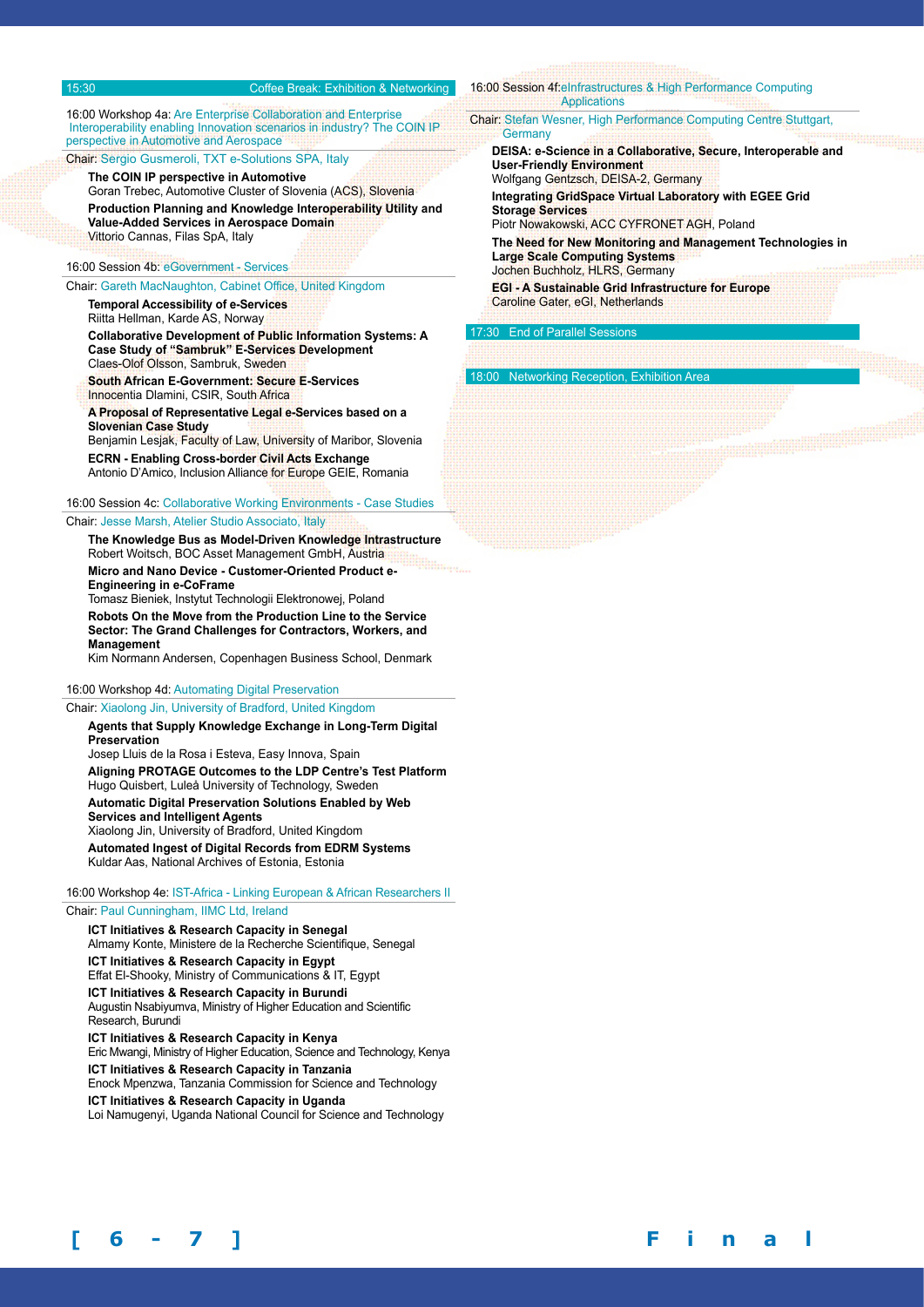#### Conference & Exhibition



# Thursday, October 28, 2010

# 09:00 Session 5a: ICT for Networked Enterprise

Chair: Man-Sze Li, IC Focus, United Kingdom

**Conceptual Modelling of Complex Events of the Internet of Things**  Philipp Walter, IDS Scheer AG, Germany

**An Environment for a Powerful Business Document Schema Profiling** 

Nicola Gessa, ENEA - Italian National Agency for New Technologies, Energy and Sustainable Economic Development, Italy

**An Assistive Mobile System for Visually Impaired and Blind People** 

Michał Markiewicz, Jagiellonian University, Poland

#### 09:00 Workshop 5b: Issues in Interoperability

Chair: Terje Grimstad, Karde AS, Norway

**Organizational Barriers to Interoperability**  Riitta Hellman, Karde AS, Norway **Information Governance and Metadata Strategies as a Basis for Cross-sector e-Services**  Terje Grimstad, Karde AS, Norway

**Future e-government: From monologue to dialogue**  Arne Thorstensen, The Tax Administration, Norway

**Analytical Framework for e-Government Interoperability**  Hans Solli-Sæther, BI Norwegian School of Management, Norway

#### 09:00 Session 5c: Living Labs - Issues

Chair: Giorgio Da Bormida, ELGI S.r.l, Italy **Living Labs and Regional Innovation Policies**  Jesse Marsh, Atelier Studio Associato, Italy **A Regional Engagement Model for Innovation Using Living Lab Concepts**  Maurice Mulvenna, University of Ulster, United Kingdom **Choosing the Best Model of Living Lab Collaboration for Companies**  Jens Eschenbaecher, BIBA, Germany **Internationalising ENoLL: The Case of Brazil**  Alvaro Oliveira, Alfamicro, Lda., Portugalr

#### 09:00 Session 5d: Digital Libraries & Cultural Heritage

Chair: Sue Pendell, Colorado State University, United States **DC-NET: a European Network to Deploy a new e-Infrastructure** 

**for the Digital Cultural Heritage** 

Antonella Fresa, Italian Ministry of Culture, Italy

**On-line GIS for Movable Cultural Heritage – Possibilities and Benefits** 

Albina Moscicka, Institute of Geodesy and Cartography & Marek Marzec, Research and Academic Computer Network, Poland

**An Ontological Approach for Metadata Repository Management using MediaWiki Interoperability Framework Case Study: KeyToNature project** 

Cornelia-Flavia Veja, Technical University of Cluj-Napoca, Romania

#### 09:00 Session 5e: Leveraging Semantic Technologies

Chair: Peter Stanbridge, Korora Limited, United Kingdom

**Towards an Infrastructure for the Evaluation of Semantic Technologies** 

Francisco Martín Recuerda, Universidad Politécnica de Madrid, Spain **Experiences using the UML profile for MARTE to stochastically model post-production interactive applications**  Stuart Middleton, University of Southampton, United Kingdom

**Applying High Performance Computing Techniques for Advanced Semantic Reasoning**  Alexey Cheptsov, High Performance Computing Center Stuttgart , **Germany** 

**SEMbySEM in Action: Domain Name Registry Service Through a Semantic Middleware** 

Ali Anil Sinaci, Middle East Technical University, Turkey

09:00 Session 5f: eHealth - Applications

#### Chair: Richard Stevens, Italy

**A Software Framework for Global and Regional Assessment of Cardiac vitality and Function by Magnetic Resonance**  Vincenzo Positano, Fondazione CNR/Regione Toscana "G Monasterio", Italy

#### **Patient Centered "Lean" Information Logistic in Modern Health care**

Peter Laing, FIR - Research Institute for Rationalization and Operations Management at Aachen University, Germany **National Organ Waiting List (NOWL) of TURKIYE**  Sinan Ekinci, Ministry of Health, Turkey

#### 10:30 Coffee Break: Exhibition & Networking

11:00 Session 6a:Networked, Smart and Virtual Organisations - Construction & Energy Applications & Case Studies

#### Chair: Jacek Izydorczyk, Silesian University of Technology, Poland

**An Information Platform for the European Construction Sector: a Feasibility Study** 

Christian Mastrodonato, D'Appolonia SpA, Italy

**Ontology-based Business Process Management in Construction**  Ksenia Rybenko, TU Dresden, Germany

**Simulation and Control of Renewable Energy Technology Integrated within Building Energy Management**  Nikos Sakkas, APINTECH LTD, Greece

**Towards Energy Efficient Buildings: A Perspective Study**  Tarek Hassan, Loughborough University, United Kingdom

**An ICT Architecture to Support Business Processes in the Internet of Energy** 

Theo Lutz, Forschungsinstitut für Rationalisierung EV, Germany

#### 11:00 Session 6b: eGovernment - Case Studies

Chair: Jim Yip, University of Huddersfield, United Kingdom

#### **The Role of Applicative Cooperation in the Marche Region Enterprise Architecture**

Barbara Re, University of Camerino, Italy

**Reorganization and Modernization of Central Registers in Poland** 

Ewa Krolik, IBM, Poland

**Electronic File Systems in Austria's Municipalities: Status and Success Factors** 

Bernhard Krabina, KDZ - Centre for Public Administration Research, Austria

**Lessons Learned from Introducing Videoconferencing Systems into Municipal Decision Making Processes in the Archipelago Town of Väståboland** 

Tiina Ferm, Turku University of Applied Sciences, Finland

**Assessing Dutch Ambitions: Towards Large Scale ICT Uptake in Public Sectors** 

Marc van Lieshout, TNO Information and Communication Technology, **Netherlands** 

#### 11:00 Session 6c: Living Labs - Case Studies

**27 - 29 October 2010**

Chair: Jesse Marsh, Atelier Studio Associato, Italy

#### **Living Labs Sustainability Strategies and Rural Development Policies**

Tuija Heikura, Aalto University, Finland

**Experiments of Context-Aware Collaborative Platform in Rural Living Labs** 

Olfa Mabrouki, Paris 12 University, France

**Transforming Human Behaviour for Energy Efficiency**  Alvaro Oliveira, Alfamicro, Lda, Portugal

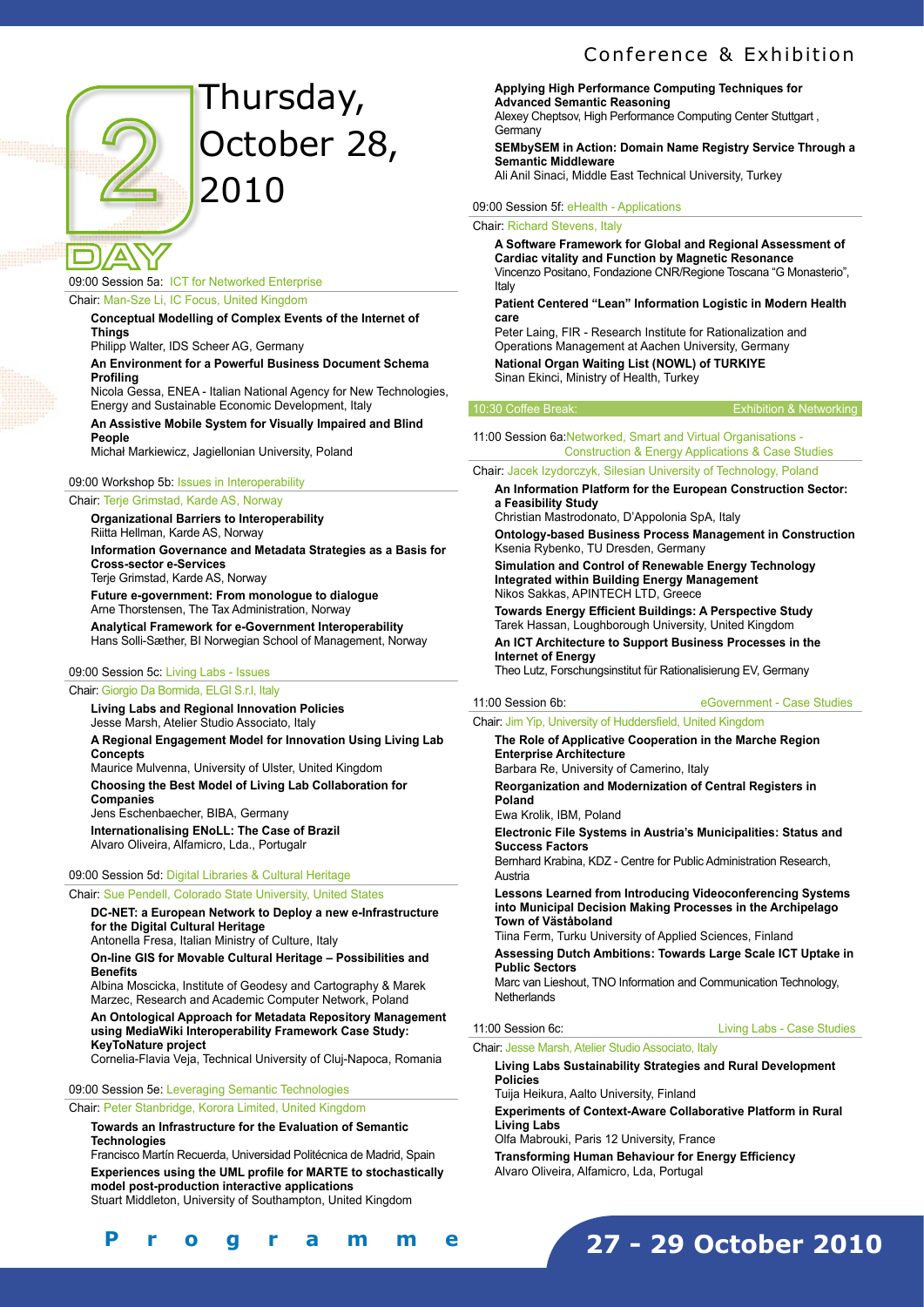#### 11:00 Workshop 6d: Future of Internet in an Enlarged Europe

#### Chair: Fernando Ferreira, UNINOVA, Portugal

**Challenges for Cooperative Research on Future of Internet in an Enlarged Europe** 

Fernando Ferreira, UNINOVA, Portugal

**The EC UNITE Programme and Opportunities for Mobility of Researchers in Europe**  Fernando Ferreira, Uninova, Portugal

**Taking the most from UNITE: Slovenian Cases** 

Tomaz Klobucar, Jozef Stefan Institute, Slovenia

**INTEROP-VLab: Extending EI/ESA Research to China and the rest of the World** 

Guy Doumeingts, INTEROP-VLab, Belgium

**DACAR** 

Christoph Thuemmler, Chelsea and Westminster NHS Foundation Trust, United Kingdom

**ASPIRE** 

Rasmus Nielsen, Aalborg University, Denmark

**ELLIOT**  Sergio Gusmeroli, TXT e-Solutions SPA, Italy

11:00 Session 6e: Intelligent Content

### Chair: Sue Pendell, Colorado State University, United States

**Ensuring ePortfolio Data Remains Personal in Next Generation Distributed Computing Applications** 

Thomas Kirkham, University of Nottingham, United Kingdom **Approach to E-Classification and E-Tradeability of complex** 

**industrial Services**  Peter Weiss, FZI Forschungszentrum Informatik, Germany **Business and IT Alignment: A plug-in approach for Model-**

**Oriented Knowledge Transfer**  Robert Woitsch, BOC Asset Management GmbH, Austria

**A Community Based Interoperability Utility for SMEs**  Christian Melchiorre, Softeco Sismat SpA, Italy

11:00 Session 6f: eHealth - Leveraging ICT for Independent Living

#### Chair: Kim Davis, Research Council of Norway, Norway

**Needs of Older People and Perceptions of Experts to Specify the CONFIDENCE System** 

Narciso González Vega, University of Jyväskylä, Finland

**Ethical Aspects in ICT Research and Development: The Case of the CONFIDENCE Project** 

Narciso González Vega, University of Jyväskylä, Finland

**Synergy between Social and Health Services under an Ambient Assisted Living Environment for the Elderly** Vasiliki Moumtzi, Aristotle University of Thessaloniki, Greece

12:30 Lunch: Exhibition & Networking

14:00 Session 7a: Networked, Smart and Virtual Organisations - Case Studies

Chair: Peter Weiss, FZI Forschungszentrum Informatik, Germany

**Fine-grained Information Access in Virtual Organisations**  Frank Hilbert, Tu Dresden, Germany **Enterprises' External RTD Units (spin-outs) – The Basque Case** 

Leire Aginako, EUSKALTEL S.A., Spain

**Challenges by Developing the Network for Sustainability in South Eastern Europe NESSEE** 

Ildiko Tulbure, University 1 December 1918, Romania

**A Complete Data Recording and Reporting System for the EU Commercial Fishing Fleets** 

Amos Barkai, Olrac, South Africa

14:00 Session 7b: eGovernment - Case Studies II

Chair: Jim Yip, University of Huddersfield, United Kingdom

**Electronic Services and eGovernment: Developing Income Tax Collection** 

Hendrik Hielkema, Aalto University, Finland

**Lessons from Adoption of Open Source Trouble Ticket System in Turin Municipality to Manage Citizens' Requests**  Franco Carcillo, City of Turin, Italy

#### **Innovative Business Models Enhancing Open Source Software in the Public Sector**

Anna Öhrwall Rönnbäck, Linköping University, Sweden **Digital Literacy Policies for an inclusive Europe** 

Emilie Normann, Danish Technological Institite, Denmark **ePower to the people – A Driver for Cross Sector Regional Development in Europe** 

Madeleine Siösteen Thiel, VINNOVA (Swedish Governmental Agency for Innovation Systems), Sweden

14:00 Workshop 7c: ICT for Participatory Spatial Planning and Environmental Assessment

#### Chair: Angelo Marcotulli, Regione Toscana, Italy

**A Territorial Approach to Regional Innovation**  Jesse Marsh, Atelier Studio Associato, Italy **Overview of EU Spatial Planning Systems and Policies**  Francesco Molinari, PARTERRE Project, Italy **ICT Innovation in Spatial Planning**  Sven Besteher, Freie und Hansestadt Hamburg, Germany **The PARTERRE Project**  Angelo Marcotulli, Regione Toscana, Italy

14:00 Session 7d:Technology-Enhanced Learning - Issues & Case **Studies** 

#### Chair: Stephan Raimer, College of Cooperative Education Schleswig- Holstein (WAK-SH), Germany

**Exploring Teaching Presence in both Online and Face-to-face Learning Environments**  Danijela Scepanovic, Ministry of Education, Serbia **Learning Outcome-driven Technology Enhanced Learning in Higher Education**  Tomaz Klobucar, Jozef Stefan Institute, Slovenia **Monitoring Conceptual Development with Text Mining Technologies: CONSPECT**  Debra Haley, The Open University, United Kingdom **An In Depth Case Analysis of Two Language Teachers Coping with Online Instruction** 

Danijela Scepanovic, Ministry of Education, Serbia

#### 14:00 Workshop 7f:Towards an ICT based Chronic Care Model: the Habilis approach for Sustainable Tele-Rehabilitation Services

#### Chair: Sandro Scattareggia Marchese, Signo Motus srl, Italy

**ICT Solutions for the Management of Chronic Diseases: the Habilis Concept and the CLEAR project**  Sandro Scattareggia Marchese, Signo Motus srl, Italy **Tele-rehabilitation needs assessment: A multi-disciplinary approach**  Rianne Huis in 't Veld, Roessingh Research and Development, **Netherlands Methodology for HTA within the CLEAR Tele-rehabilitation Project**  Velio Macellari, Istituto Superiore di Sanità, Italy **Extending Upper Limb Rehabilitation for Stroke Survivors by the Habilis Platform**  Francesco Benvenuti, AUSL11, Italy **Clinical Program of Cognitive Tele-rehabilitation for Traumatic Brain Injury**  Rocío Sanchez-Carrion, Institut Universitari de Neurorehabilitació Guttmann-UAB, Spain **Pre-surgery and post-Surgery Tele-rehabilitation for Hip and Knee Replacement**  Wojciech Glinkowski, Medical University of Warsaw, Poland

15:30 Coffee Break: Exhibition & Networking

16:00 Workshop 8a: Good Practices in Innovation Support Measures for SMEs

Chair: Ana Levin, Universidad Politecnica de Valencia, Spain

**Innovation Support Measures for SMEs: facilitating transition from the traditional to the knowledge economy**  Anja Jennerjahn, Fraunhofer Institute for Factory Operation and Automation (IFF), Germany **Innovation in SMEs: Looking Beyond The 'Gazelles', The** 

**'Goliaths' and the 'Pioneers'**  Nadine Doden, Otto von Guericke University Magdeburg, Germany

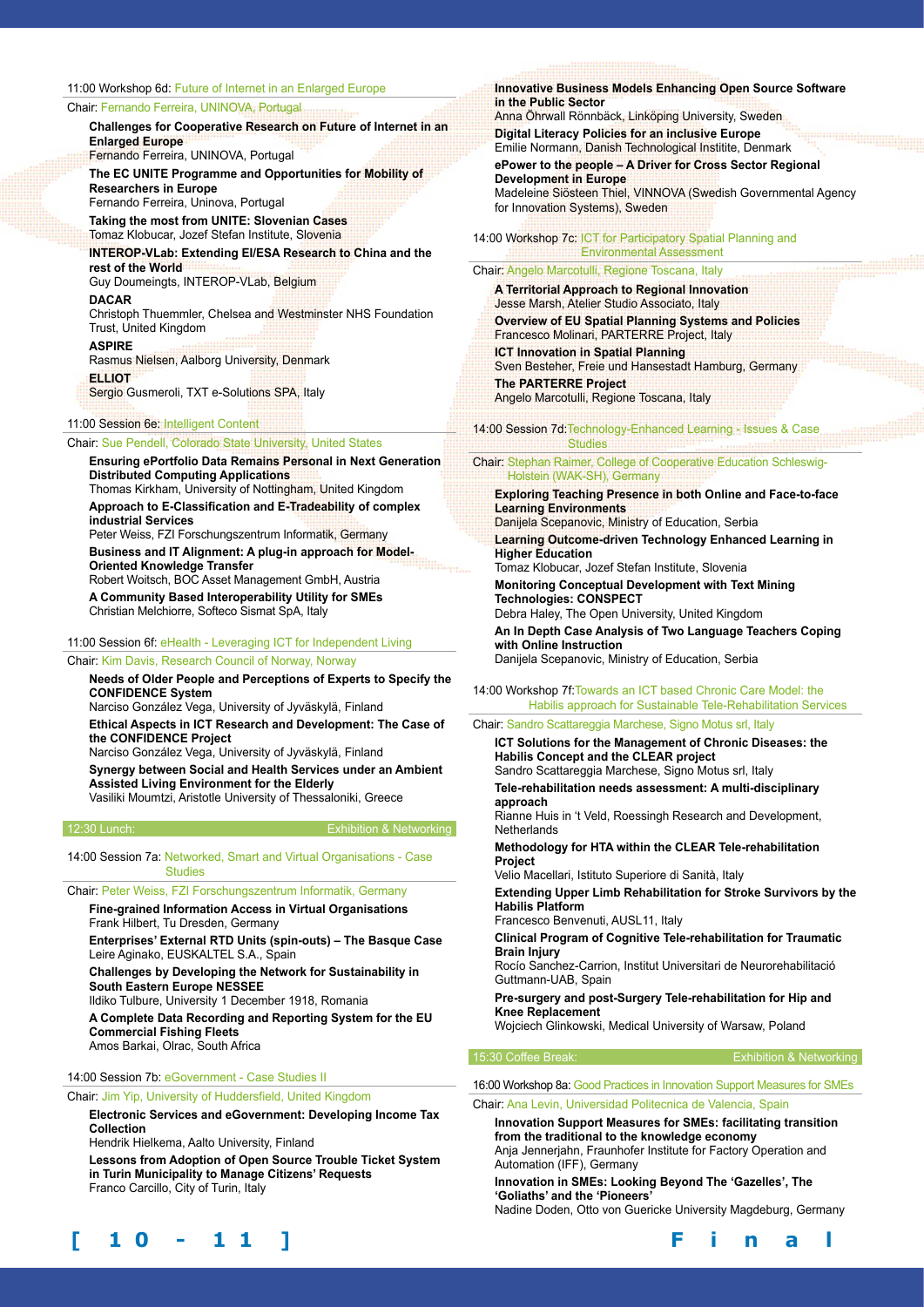#### Conference & Exhibition

**How to Pave the Way for SME-friendly R&D&I Programmes?**  Ewa Kocinska, Poznan Science and Technology Park, Poland

#### 16:00 Session 8b: eDemocracy & eParticipation

Chair: Paul Cunningham, IIMC Limited, Ireland

**Liberopinion: a Web Platform for enhancing e-Democracy**  Artur Sousa, Polytechnic Institute of Viseu, Portugal

**WeGov** 

Alex Claes, GFI, Belgium

**Facilitating the Work of MPs via the use of ICT: The Africa4All Parliamentary Initiative** Vasilis Koulolias, Gov2u, Greece

**Discussion**

16:00 Workshop 8c: ICT for Participatory Spatial Planning and Environmental Assessment II

Chair: Francesco Molinari, Independent Consultant, Italy

**Engagement Models for Innovation** 

Maurice Mulvenna, University of Ulster, United Kingdom **Usability is Not An Option - The Benefits of Lead Users & A Living Lab Approach to Product & Service Development**  Jonathan Wallace, University of Ulster, United Kingdom **Empowering Citizens for Participatory Decision-Making in the** 

**Turku Archipelago**  Tiina Ferm, Turku University of Applied Sciences, Finland

**The Electronic Town Meeting, Presentation and Lessons Learnt**  Matteo Robiglio, Avventura Urbana s.r.l., Italy

16:00 Session 8d:Technology-Enhanced Learning - Skills Acquisition

Chair: Giorgio Da Bormida, ELGI S.r.l, Italy

#### **ICT Certification in Europe**

Peter Weiss, FZI Forschungszentrum Informatik, Germany **ICT Literacy and Skills Acquisition Plan in Barcelona 2010-2015**  Jordi Roca, Barcelona Activa, Spain

**Inspiring Professional Lifelong Excellence in ICT Skills Development** 

Chryso Charalambous Christodoulou, Digipro Computer Consultants ltd, Cyprus

**Modeling Project Management and Innovation Competences for Technology Enhanced Learning** 

Sobah Abbas Petersen, Sintef Technology and Society, Norway

16:00 Workshop 8e: Network EU and WBC Research Opportunities: Final WINS-ICT and ICT-WEB-PROMS Event

#### Chair: Hüseyin METİN, TÜBİTAK, Turkey

**Welcome** 

Hüseyin METİN, TÜBİTAK, Turkey **Support to the FP7 Participation in the Western Balkan Countries: WINS-ICT and ICT-WEB-PROMS** 

Desiree Pecarz, ZSI, Austria & Antonio D'Amico, EBA

**The ICT Research Environment in Western Balkan Countries** Sasa Ivanovic, Montenegro Ministry of Education and Science, ICT NCP for Montenegro

**The WBC Participation in EU ICT Research Programmes: Data and Success Stories** 

Betim Cico, Polytechnic University Tirana

**The Western Balkan Research Diaspora in Europa**  Dejan Karadaglic, University of Manchester, UK

**IHP as Access Point for West Balkan Students and Scientists in European ICT Research Programs**

Zoran Stamenkovic, IHP GmbH, Germany

**How to Contrast Barriers to Research Cooperation, Policy Recommendations for Increasing WBC Participation in FP7** Nikos Zaharis - SEERC

16:00 Session 8f: eHealth - Applications & Case Studies

#### Chair: Richard Stevens, Italy

**[ 1 0 - 1 1 ] F i n a l P r o g r a m m e**

**Vadeo: Social Network for People with Reduced Mobility**  Hector Galan-Marti, Universidad Politecnica de Valencia, Spain **Nutritional Serious-Games Platform** 

Hector Galan-Marti, Universidad Politécnica de Valencia, Spain

**The 2008-2010 e-Learning Experience of the Public Health Virtual Campus at the University of Guadalajara, Mexico.**  Igor Martín Ramos Herrera, University of Guadalajara, Mexico

| 17:30 | End of Conference Dav |
|-------|-----------------------|
|       |                       |
| 19:00 | <b>Gala Dinner</b>    |



09:00 Workshop 9a: Find your ICT Research Partners. Joint Brockerage Event by Ideal-IST, WINS-ICT and ICT-WEB-PROMS

Chair: Claudia Muehlenfeld, ZENIT

**Welcome and Scope of the Brokerage Event**  Claudia Mühlenfeld, ZENIT GmbH, Germany **Finding Research Partners: Ideal-IST Services**  Andrzej Galik, National Contact Point for FP7, Poland **Supporting WBC in the field of ICT: WINS-ICT and ICT-WEB-PROMS projects**  Desiree Pecarz, ZSI – Centre for Social Innovation, Austria **Forthcoming FP7 ICT Calls**  Daniel Cosnita, IPA, Romania **Proejct Idea Presentations**

09:00 Session 9c:eMobility & Future Internet - Issues & Applications

#### Chair: Mícheál Ó Foghlú, Waterford Institute of Technology, Ireland **Future Internet Engineering**

Wojciech Burakowski, Warsaw University of Technology, Poland **Cognitive Radio Networks for Enhanced Provision of Applications in Future Internet** 

Radoslaw Piesiewicz, Wroclaw Research Center EIT+ Sp. z o.o., Poland

**Cognitive Management System for Intelligent Devices in the Future Internet** 

Vera Stavroulaki, University of Piraeus, Greece

**Using the Energy Name Service (ENS) for Electric Mobility Roaming** 

Theo Lutz, FIR at RWTH Aachen University, Germany **Secure Mobile Data Access with a Tamperproof Hardware Token**  Michael Decker, Karlsruhe Institute of Technology (KIT), Germany

09:00 Workshop 9e:Ethical Implications of the Global Use of Digitised Biomedical and Biometric Data

#### Chair: Stephan H. Schug, EHTEL, Belgium

**Welcome by the European Commission, DG Research (Governance and Ethics)** 

René Von Schomberg, European Commission, Belgium

**Promoting International Debate on Ethical Implications of Data collection, use and re-tention for Biometric and Medical Applications**

René von Schomberg, European Commission & Aki Zaharya Menevidis, Fraunhofer-IPK, Germany

**Aims and Outlook of the Workshop**  Stephan H. Schug, EHTEL, Belgium

**Ethical implications of digitised medical and biometric data**  Rohaya Mohd Nor, Universiti Malaysia Sarawak, Malaysia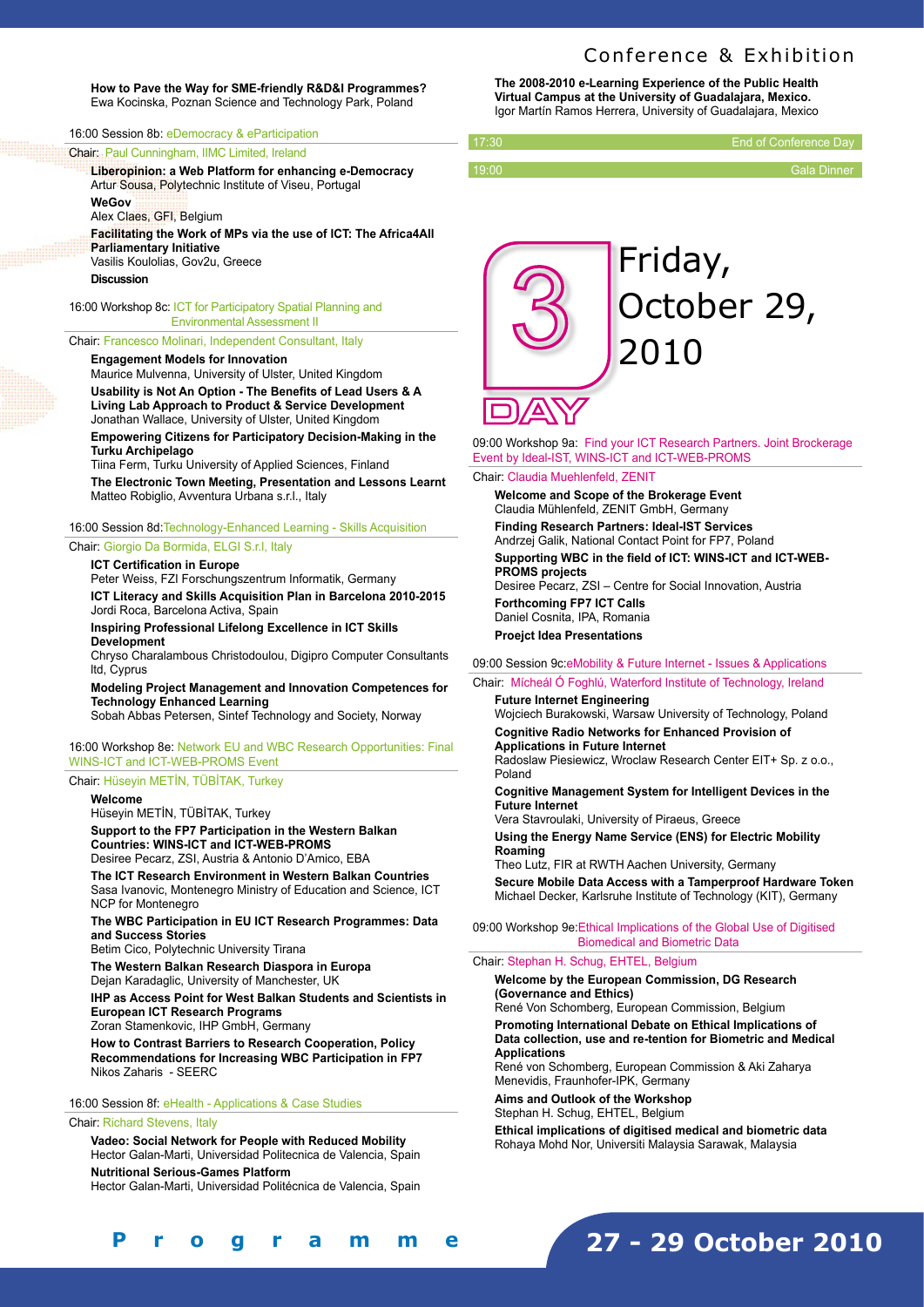**Ethical data sharing involving industry: Government-industry collaboration** 

Oleksandr Kuzmenko, National Academy of Sciences of Ukraine (NASU) , Ukraine

**Information Technology and Ethical International Data Sharing**  Samantha Swartzman, Imperial College London, United Kingdom

#### 09:00 Session 9f: eHealth - Case Studies

#### Chair: Richard Stevens, Italy

**Case Study from Wielkopolska Telemedicine Center**  Michal Kosiedowski, Institute of Bioorganic Chemistry PAS, Poland **Barriers to Overcome for the Implementation of Integrated eHealth Solution in Luxembourg**  Cédric Pruski, Centre de Recherche Public Henri Tudor, Luxembourg **Validation of an m-Health solution for the follow-up of postoperative patients of Ambulatory Surgery** 

María-José Nodal, Universidad Politécnica de Valencia, Spain **ISMETT - A Paperless Hospital**  Tommaso Piazza, ISMETT, Italy

#### 10:30 Coffee Break: Exhibition & Networking

11:00 Workshop 10a: Find your ICT Research Partners. Joint Brockerage Event by Ideal-IST, WINS-ICT and ICT-WEB-PROMS

Chair: Claudia Muehlenfeld, ZENIT

Face to Face Meetings

11:00 Session 10c: eMobility - Applications

Chair: Mícheál Ó Foghlú, Waterford Institute of Technology, Ireland

**Inexpensive Optical Ehternet Solutions for High-Reliability, High-Availability Enterprise Networks** 

Roberto Zambrana, CLARA / Universidad Mayor de San Andrés, Bolivia

**Realizing Delay Tolerant Networking as Access Enabler: Services Arising in New Realms and the Driving Applications**  John Näslund, Luleå tekniska universitet, Sweden

**MURPESS - MUlti Radio Pedestrian Energy Scavenging Sensor network** 

Alberto Marchetti-Spaccamela, Sapienza University of Rome, Italy

#### 11:00 Session 10d: Technology-Enhanced Learning - Case Studies

#### Chair: Kim Davis, Research Council of Norway

**Brokering in Open Learning Environments**  Leena Vainio, HAMK University of Applied Sciences & & Mika Sihvonen University of Tampere, Finland

**Revoluti Room: Design and Development of A "Classroom of the Future" Model** 

Henrique Sobreira, Universidade do Estado do Rio de Janeiro, Brazil **Culture and Nature – Learn with the Cell Phone While you are Moving** 

Nanna Westergård-Nielsen , Gribskov Kommune , Denmark

**New Technologies in Nature Science Teaching – Virtual** 

**Laboratory of Interactive Teaching** 

Filip Koczorowski, Poznań Supercomputing and Networking Center, Poland

**Challenges to learn Introductory Java Programming by Summer In-service students in Addis Ababa University**  Temtim Assefa, Addis Ababa University, Ethiopia

11:00 Workshop 10e: Ethical implications of the global use of digitised biomedical and biometric data

Chair: Stephan H. Schug, EHTEL, Belgium

**Ethical Concerns in Non Invasive Medical Imaging: A Case Study and Pilot Framework for Tackling Ethical Challenges in Digital Imaging**

Stratos Stylianidis, Geoimaging Ltd, Cyprus

**Code of Conduct for FP7 Researchers in Medical and Biomedical Data Privacy** 

Elena Tavlaki, Arachni Ltd, Greece

**First Results from the ETHICAL Delphi Process on the Global Use of Medical and Biometric Data**  David Garwood, EHTEL, Belgium

**A Healthcare Professional/Stakeholder's View on the Global Use of Medical and Biometric Data** 

Michael Wilks, Chair, eHealth User Stakeholder Group (eHUSG), and Past-President, Standing Committee of European Doctors (CPME), **Belgium** 

**Open Dialogue with the Audience on the Global Use of Medical and Biometric Data**

12:30 Closing Plenary 11a

**Best Paper Award Best Demonstration Stand Award Closing Ceremony**

#### **This Programme is accurate as at 21 October 2010.**

13:00 Lunch: Exhibition & Networking

The Conference Programme is subject to change at the discretion of the International Programme Committee Chair. You should always refer to the Conference Portal for the most up to date information.

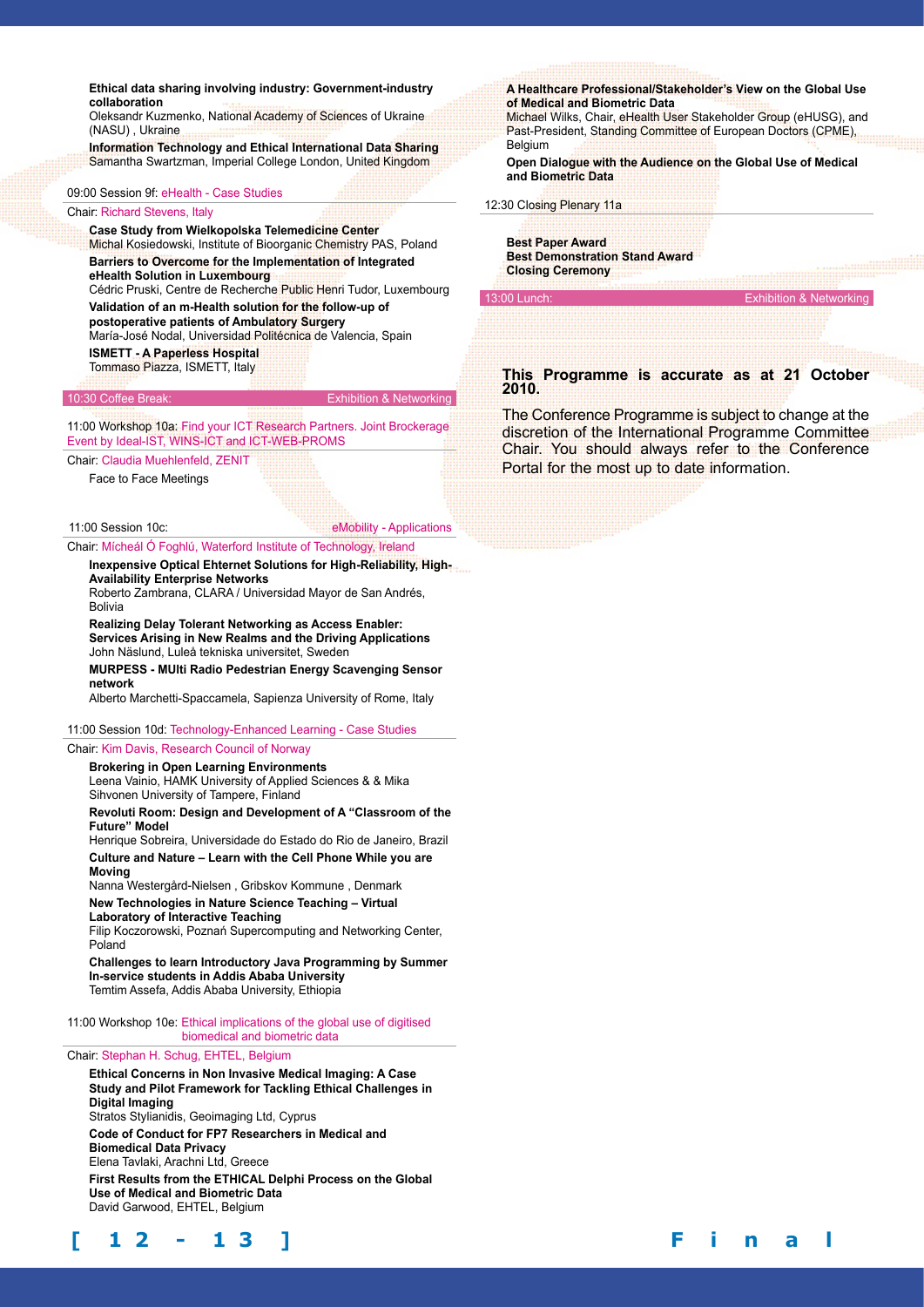#### **Registration Information**

It is necessary for all **eChallenges e-2010** delegates to register separately online. Please use your existing log-in details for Online Registration.

#### **Conference Fees**

#### **Authors Fees (Due by 30 June)**

• Authors - Poland **€200**

- Authors EU New Member States (1), EU Candidate Countries (2) and Developing Countries (3)  $\epsilon$ 400 (3) **€400** • Authors - All countries except EU New Member
- States (1), Candidate Countries (2) and Developing<br>Countries (3) Countries<sup>(3)</sup>

Please note that the author fee is only available to accepted presenters in the Programme (*one presenter per paper*). Co-authors who wish to participate should register as Delegates.

#### **Delegates' Fees - Early Bird (Due by 31 July)**

- Early Bird Poland **€350**
- Early Bird EU New Member States (1), EU Candidate Countries (2) and Developing Countries<br>(3) €540 (3) **€540**
- Early Bird All countries except EU New Member States (1), Candidate Countries (2) and<br>Developing Countries (3) Developing Countries (3)

#### **Delegates' Fees - Full Fee from 01 August**

| • Delegate Full Price - Poland | €450 |
|--------------------------------|------|
| • Delegate Full Price          | €695 |

#### **The Conference Fee includes:**

- Entrance to all plenary and parallel sessions
- Entrance to Exhibition
- Documentation with proceedings on CD-Rom
- Three luncheons and refreshments at morning and afternoon breaks
- Networking Cocktail Reception
- Gala Dinner

**EU New Member States (1)** Cyprus, Czech Republic, Estonia, Hungary, Latvia, Lithuania, Malta, Poland, Slovakia, Slovenia, Bulgaria, Romania

#### **EU Candidate Countries (2)** Croatia, Turkey

**Developing Countries (3) Africa** (Angola, Benin, Botswana, Burkina Faso, Burundi, Cameroun, Cape Verde, Central African Republic, Chad, Comoros, Congo (Republic of), Congo (Democratic Republic of), Djibouti, Equatorial Guinea, Eritrea, Ethiopia, Gabon, Gambia, Ghana, Guinea, Guinea Bissau, Ivory Coast, Kenya, Lesotho, Liberia, Madagascar, Malawi, Mali, Mauritania, Mauritius, Mozambique, Namibia, Niger, Nigeria, Rwanda, Sao Tome & Principe, Senegal, Seychelles, Sierra Leone, Somalia, South Africa, Sudan, Swaziland, Tanzania, Togo, Uganda, Zambia and Zimbabwe)

**Asia** (Bangladesh, Bhutan, Brunei, Cambodia, China, India, Indonesia, Laos, Malaysia, Maldives, Mongolia, Nepal, Pakistan, Philippines, Singapore, Sri Lanka, Thailand, Vietnam)

**Caribbean and Pacific Countries** (Antigua and Barbuda, Bahamas, Barbados, Belize, Cuba, Dominica, Domican Republic, Grenada, Guyana, Haiti, Jamaica, St.Kitts & Nevis, St.Lucia, St.Vincent, Suriname, Trinidad & Tobago, Cook Islands, East Timor, Federated States of Micronesia, Fiji, Kiribati, Marshall Islands, Nauru, Niue, Palau, Papua New Guinea, Samoa, Solomon Islands, Tonga, Tuvalu, Vanuatu)

**Latin America** (Argentina, Bolivia, Brazil, Chile, Colombia, Costa Rica, Ecuador, El Salvador, Guatemala, Honduras, Mexico,

Nicaragua, Panama, Paraguay, Peru, Uruguay, Venezuela)

**Mediterranean Partner Countries** (Algeria, Egypt, Israel, Jordan, Lebanon, Morocco, Syrian Arab Republic, Tunisia, West Bank & Gaza Strip)

**Russia & NIS** (Armenia, Azerbaijan, Belarus, Georgia, Kazakhstan, Kyrgyzstan, Moldova, Russia, Tajikistan, Turkmenistan, Ukraine, Uzbekistan)

**Western Balkan Countries** (Albania, Bosnia-Herzegovina-Croatia, Former Yugoslav Republic of Macedonia, Serbia & Montenegro)

#### . **Terms & Conditions**

1. All authors who are presenting a paper or making an oral presentation at **eChallenges e-2010** must complete payment registration online by **30 June** at the latest, prior to publication of the Final Programme.

2. In the case where a paper is jointly authored, the **presenter** of the paper is considered to be the author/ presenter from a payment registration point of view. All co-authors are considered to be **delegates**.

Accepted Exhibitors (other than accepted presenters) must complete payment registration by **13 September**.

4. Delegates' fees must be paid before admission to the Conference and Exhibition.

5. IEEE Members are entitled to apply for a 10% discount on the appropriate fee. Please provide Membership No. as part of online registration and fax a copy of valid Membership card to +353-1-8170606.

6. There are **no refunds for cancellations** but substitutions may be made at any time prior to the event by contacting the Conference Secretariat.

7. Each individual must be registered separately on the **eChallenges e-2010** Conference portal.

8. Payment may be made by bank transfer or credit card (with some restrictions). Payments made by bank transfer must be **net of any bank charges** and the payment instruction should refer to "**eChallenges e-2010** Conference", your name, organisation and invoice number (if relevant).

9. Receipts are automatically issued electronically upon receipt of payment. If your organisation requires an invoice to process payment registration by bank transfer, please contact the Conference Secretariat.

10, Conference registration or hotel accommodation is not confirmed until full payment is received.

11. Online registration facilitates conference registration, booking of hotel accommodation and tours, attendance at Networking Cocktail Reception and Gala Dinner. It is possible to go back through online registration at any stage, book items not previously confirmed (such as accommodation) and complete payment.

12. The Registration Desk will open on Tuesday 26 October from 17:00 to 19:00 and will remain open during normal Conference hours from 08:00 on Wednesday 27 October.